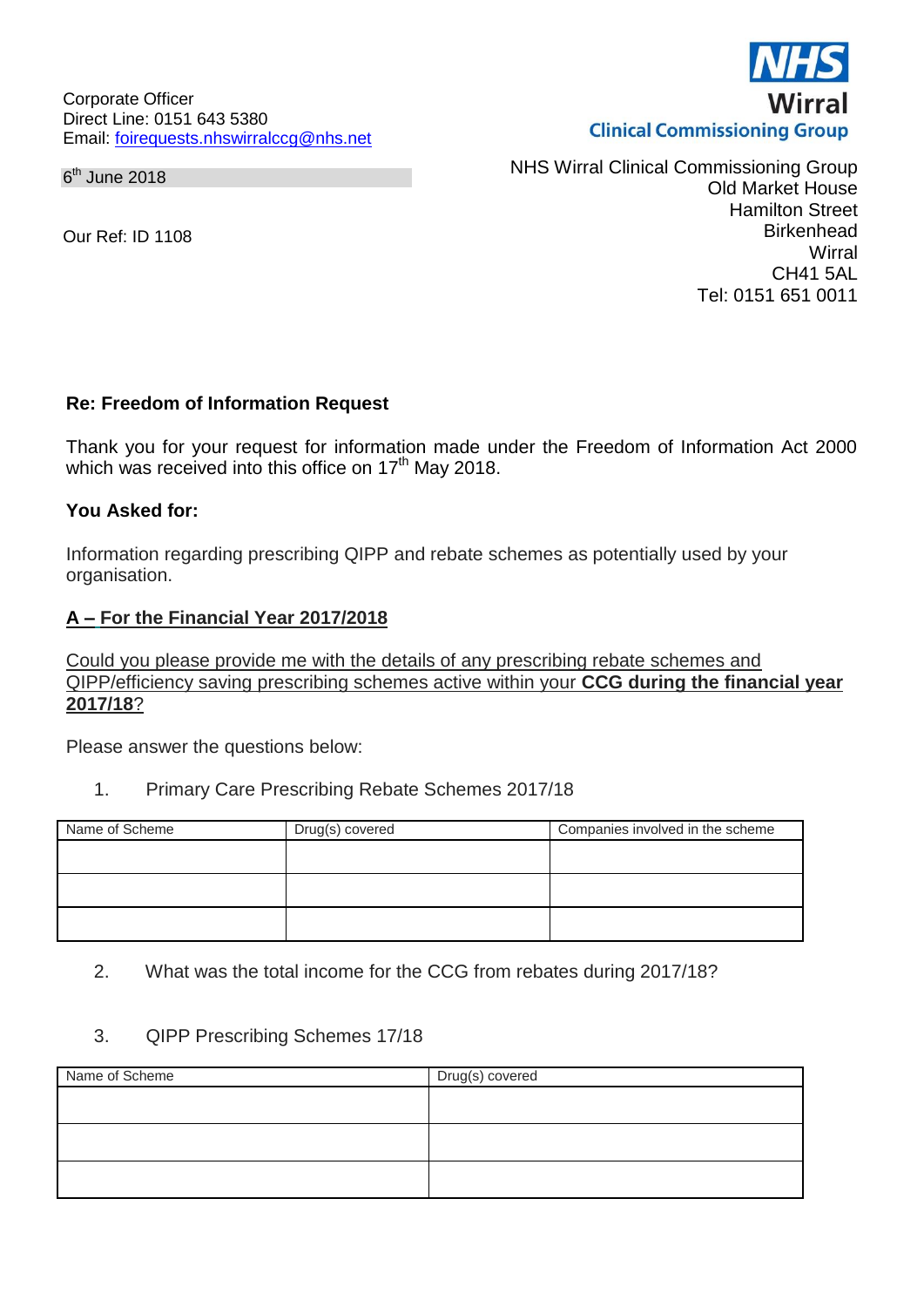## **B – For the Financial Year 2018/2019**

#### Could you please provide me with the details of any prescribing rebate schemes and QIPP/efficiency saving prescribing schemes active within your CCG **for the current financial year 2018-19 (as they currently stand)**?

### 1 Current Primary Care Prescribing Rebate Schemes 18/19

| Name of Scheme | Drug(s) covered | Companies involved in the scheme |
|----------------|-----------------|----------------------------------|
|                |                 |                                  |
|                |                 |                                  |
|                |                 |                                  |
|                |                 |                                  |
|                |                 |                                  |

#### 2 Current QIPP Prescribing Schemes 18/19

| Name of Scheme | Drug(s) covered |
|----------------|-----------------|
|                |                 |
|                |                 |
|                |                 |
|                |                 |
|                |                 |

- 3. What is the current year 18/19 CCG QIPP/efficiency savings plan target?
- 4. What is the value of the prescribing element for the current year 18/19 CCG QIPP/efficiency savings plan target?

#### **Our Response:**

1. Primary Care Prescribing Rebate Schemes 2017/18

| <b>Name of scheme</b> | Drug(s) covered                         | <b>Companies involved</b>          |
|-----------------------|-----------------------------------------|------------------------------------|
| Alzain (pregabalin)   | <b>Alzain</b>                           | Dr Reddys Laboratories (UK) Ltd    |
| Clexane               | Clexane                                 | Sanofi                             |
| Ascensia              | <b>Contour Next</b><br>(Reagent)_Strips | Ascensia Diabetes Care             |
| Firmagon Degarelix    | Firmagon                                | <b>Ferring Pharmaceuticals Ltd</b> |
| Gluco RX              | Gluco Rx                                | <b>GlucoRx Limited</b>             |
| Glucophage            | Glucophage                              | Merck UK                           |
| Lantus                | Lantus                                  | Sanofi                             |
| Seretide              | Seretide                                | <b>Glaxosmithkline UK Limited</b>  |
| Sitagliptin           | Januvia (sitagliptin)                   | Merck UK                           |
| Spiolto               | Spiolto Respimat                        | Boehringer Ingelheim Ltd           |
| Symbicourt            | Symbicourt Turbohaler                   | AstraZenica UK Ltd                 |
| Glucomen              | Glucomen/jet                            | Menarini Diagnostics Ltd           |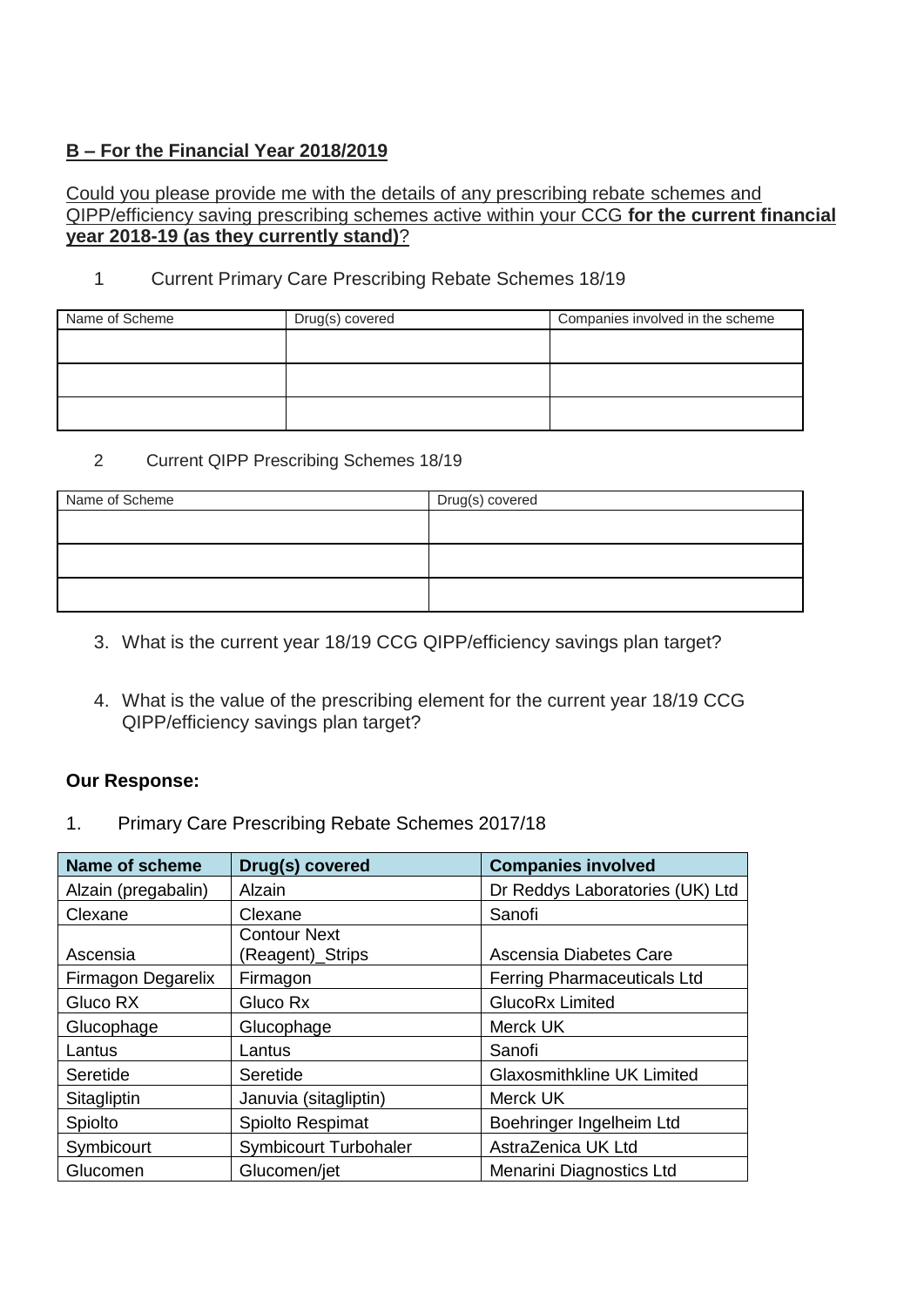### 2. What was the total income for the CCG from rebates during 2017/18? **£265,491**

# 3. QIPP Prescribing Schemes 17/18

| Name of Scheme                                 | Drug(s) covered                                                                    |
|------------------------------------------------|------------------------------------------------------------------------------------|
| Cost improvement work                          | Pain, CNS, diabetes, GI, antibiotics,<br>eye, specialist feeds, CV and respiratory |
| Self care and homeopathy                       |                                                                                    |
| Clinical medication reviews<br>Repeat ordering | Looking at the repeat ordering process.                                            |

# **B – For the Financial Year 2018/2019**

1 Current Primary Care Prescribing Rebate Schemes 18/19

| Name of scheme      | Drug(s) covered               | <b>Companies involved</b>          |
|---------------------|-------------------------------|------------------------------------|
|                     |                               | Dr Reddys Laboratories (UK)        |
| Alzain (pregabalin) | Alzain                        | Ltd                                |
| Clexane             | Clexane                       | Sanofi                             |
| Ascensia            | Contour Next (Reagent)_Strips | Ascensia Diabetes Care             |
| Firmagon Degarelix  | Firmagon                      | <b>Ferring Pharmaceuticals Ltd</b> |
| Gluco RX            | Gluco Rx                      | <b>GlucoRx Limited</b>             |
| Glucophage          | Glucophage                    | Merck UK                           |
| Lantus              | Lantus                        | Sanofi                             |
| Seretide            | Seretide                      | <b>Glaxosmithkline UK Limited</b>  |
| Sitagliptin         | Januvia (sitagliptin)         | Merck UK                           |
| Spiolto             | Spiolto Respimat              | Boehringer Ingelheim Ltd           |
| Glucomen            | Glucomen/jet                  | Menarini Diagnostics Ltd           |

# 2 Current QIPP Prescribing Schemes 18/19

| Name of Scheme               | Drug(s) covered                                                                                                                          |
|------------------------------|------------------------------------------------------------------------------------------------------------------------------------------|
| Long term conditions reviews | Drugs within the clinical areas of pain,<br>diabetes, respiratory and cardiovascular                                                     |
| Deprescribing/waste          | Polypharmacy (patients on 15 or more<br>medicines), NHSE policies and national<br>guidance, care homes and repeat prescribing<br>systems |
| Safety & risk                | Antibiotics, controlled drugs, STOMPLD,<br>MHRA alerts, specials reviews, Pan Mersey<br>engagement                                       |
| Cost effective reviews       | Cost improvement plan                                                                                                                    |